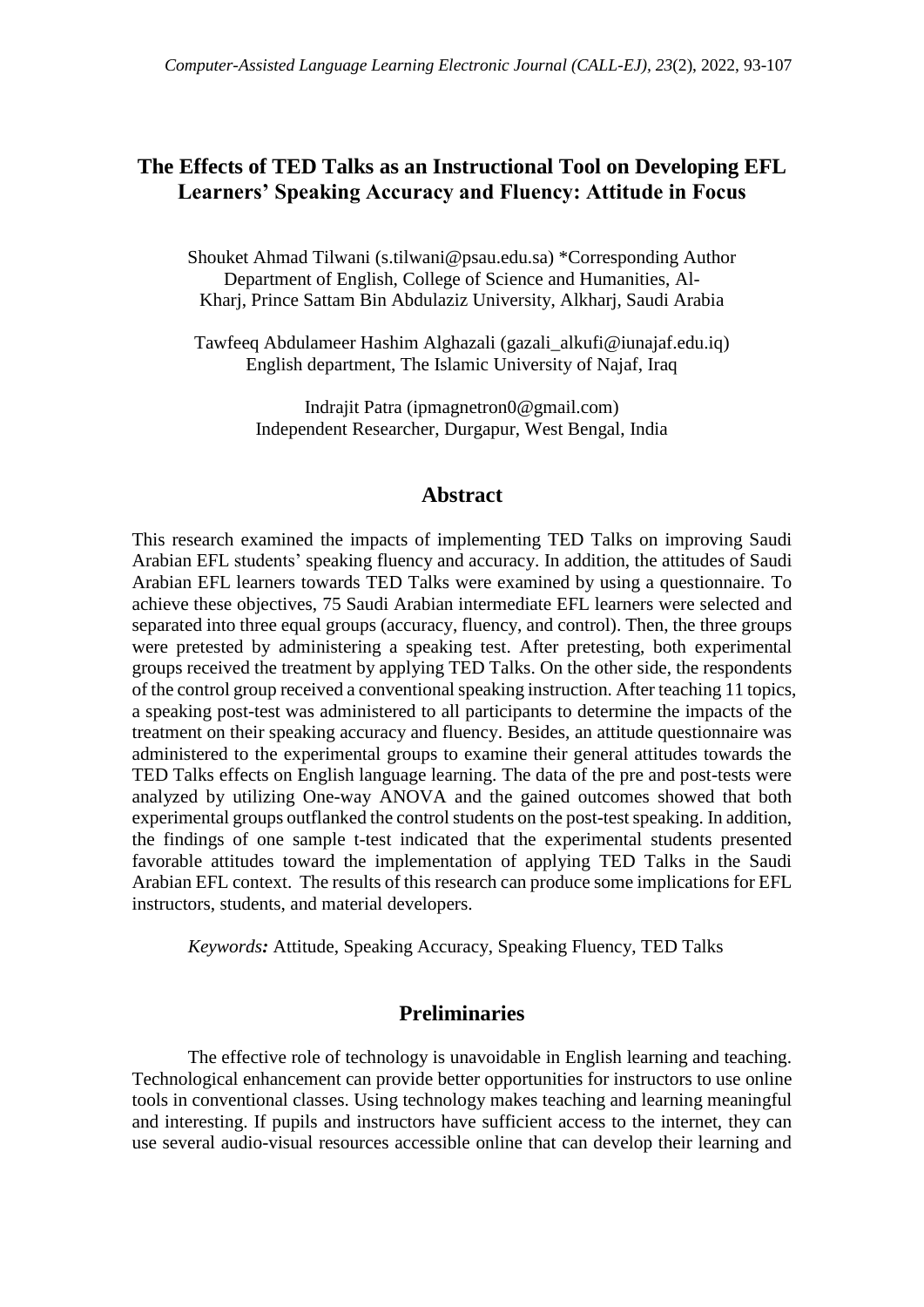teaching (Sailun & Idayani, 2021). Technology has a pivotal role in our routine life and academic contexts as well. It is an inseparable part of life and it is the means of everyday communication influencing language learning. Today's young generation is known as the Internet generation since technology is the most familiar thing for them (Naseri  $\&$ Motallebzadeh, 2016). Ghobadi and Taki (2018) state that this net generation has been discovered to be used in various approaches to learning from the earlier generation. Nowadays, students are more involved and continuously connected to the net. It is assumed that today's students like independent learning styles and have a high inclination to use technology for better learning.

One sub-category of technology is educational videos which are considered one effective tool in English learning and teaching. Based on Sherman (2003), videos are great resources for teaching English to EFL learners. By using videos, students can develop their English learning even outside of the class context. Additionally, Sherman asserts that videos can be applied for discussion, writing assignments, practicing listening, and developing speaking. Based on Samldino et al. (2012), videos are accessible on almost any topic for every kind of learner in all the parts of education. Thus, videos are helpful in the learning and teaching process since they can provide attractive visual materials which make learning more interesting for the students. There are different types of videos, one of them is TED (Technology, Entertainment, and Design) Talks. TED Talks is a type of public speaking that shares experiences and gives motivation to the listeners. TED presentations are utilized to develop learners' public speaking abilities in English. It is beneficial for learners since they not only gain knowledge about public speaking but also learn about the speakers' opinions and experiences so that they can be stimulated and encouraged by the speakers' talks (Farid, 2019).

TED Talks are instructional aids that students can access by laptops or phones and watch via offline or online modes that encompass different types of topics spoken by natives. Students can develop their listening by applying TED Talks since they are suitable media with effective topics, and students can select what they want to watch like weather, sport, politics, etc. Based on Bradbury (2016), TED Talks are those talks in which a speaker delivers his opinions on several topics such as technology, culture, cinema, and so on. The speakers present in 18 min in "serious" presentations. TED Talks are talks of speakers which contain numerous subjects from biomedical to culture. A speaker presents his presentations maximum of 18 minutes; this is because individuals have more patience to listen to an 18-minute presentation (Romanelli, 2014).

One benefit of using TED Talks is that they are entirely authentic since the speakers share their personal experiences, opinions, and stories with the addressees. TED Talks are a suitable media that can be applied in speaking classes (Vasilevich, 2016). Regarding the effectiveness of TED Talks, the topic of this investigation is the effectiveness of utilizing TED Talks videos on enhancing EFL learners' speaking skills. According to Kranthi (2017), TED Talks videos help boost public speaking skills like body movements and gestures, eye contact, pronunciation, and so on.

TED uses alternate forms of media such as its website and YouTube channels, to broadcast its conferences and present opinions. TED Talks is a short speech by speakers who are from diverse social contexts and groups who want to share their valuable experiences to persuade students and develop their knowledge (Rashtchi & Mazraehno, 2019; Zhang, 2021).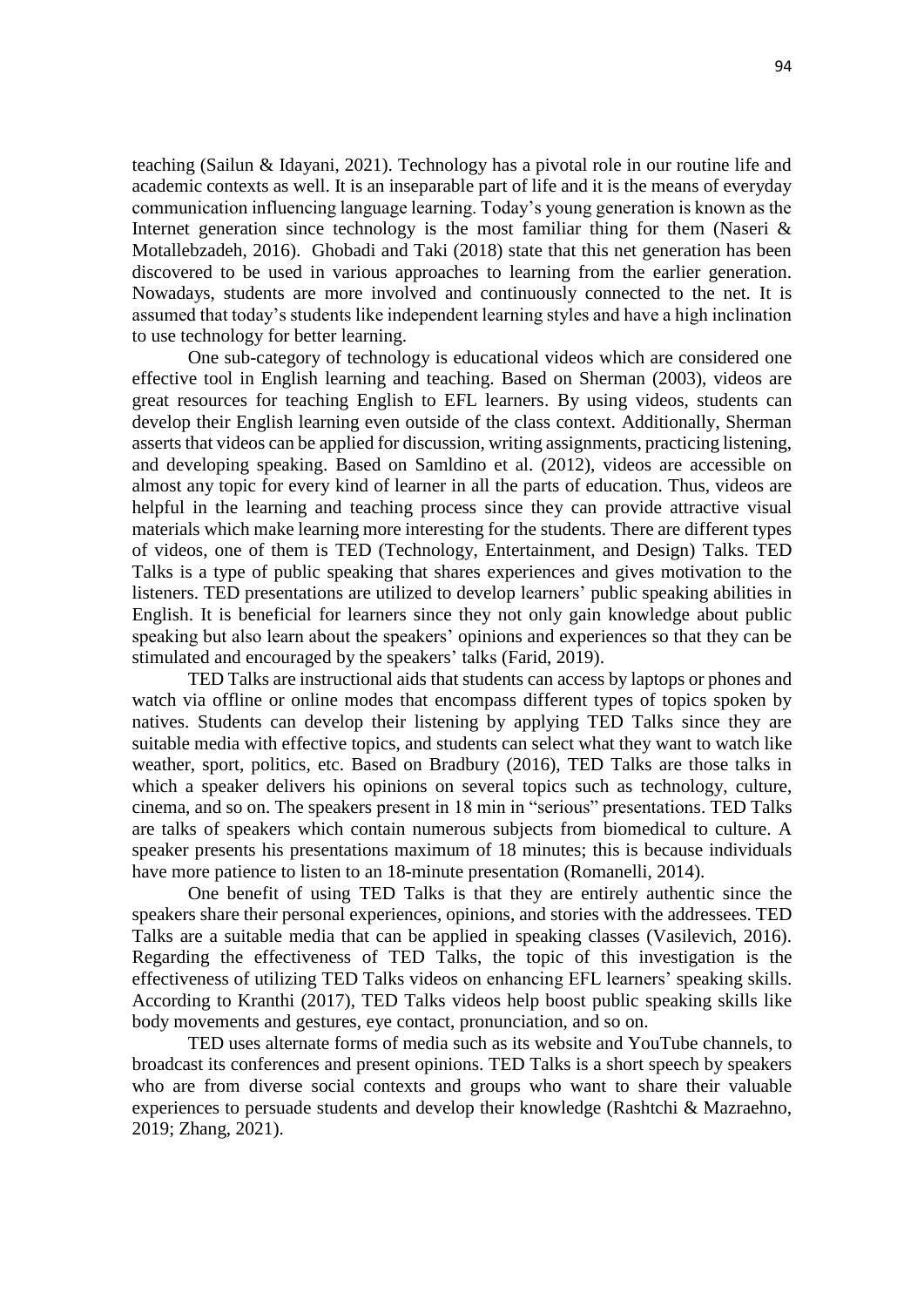TED Talks are useful methods for developing the speaking skills of EFL learners. The chief goal of learning any language is performing communications. In this regard, speaking skill makes a key component in doing any oral interaction as the production of an utterance, a word, and a phrase would reasonably transport meanings, intentions, and ideas. Particularly, speaking, in a foreign language, is considered to be a vital skill that EFL instructors and students seek to progress (Khamkhien, 2010). In parallel, speaking the English language is a fundamental skill that benefits the speakers in and outside the classrooms (Sailun & Idayani, 2021; Syamsuri & Bancong, 2022).

Moreover, speaking has long been quoted as the most important skill that EFL students are supposed to learn among the four language skills. Khamkhien (2010) and Ur (1996) state that speaking is a productive skill that encompasses a prominent role in learning a language and identifies the students' errors while applying the language, and, on the other side, comprises all the other skills of knowing that language. In brief, speaking is a language skill that is accountable for speech production. In this sense, it has been over-stressed as a vital capability that enhances the overall success of communications among speakers. Considering the importance of speaking skills, this study tried to develop Saudi Arabian EFL learners' speaking accuracy and fluency through TED Talks videos (Sailun & Idayani, 2021).

## **Review of the Literature**

#### **Theoretical Background**

Using technology in teaching English is extensively deduced to contain an innovative use of methods, systems, instruments, techniques, and materials directly related to English language teaching and affect the accomplishments of the purposeful goals (Hazaea & Alzubi, 2016). Accordingly, while social media network is considered a distinguished instructional means in many teaching and learning situations, it is notably true of English language teaching because it provides a number of plausible chances to enhance both the content and consignment of the education usually applicable to the traditional English language pedagogy (Obari & Lambacher, 2015). according to the current educational conceptions and theories, learners are more able to improve and learn their language knowledge and competencies by using technology. The use of technology in teaching and learning requires the accommodation of new tools and implementations to assist learners in obtaining the proper outcomes (Ertmer, 2005; Kayacan et al., 2021; Rahmane et al., 2022).

Technology is an effective means for learners all around the globe. It is an instrument that can assist enhance instruction in various ways. For example, learners, educators, and parents benefit too much from endless free online resources, learning tools, and other facilities for progressive learning. In addition, Gorjian (2014) declared that technology could elevate instructors by requiring reliable resources that provoke pupils' language achievement more. Recently, technology's function has been to simplify learning by boosting effectiveness and efficacy in educational settings. More importantly, video utilization is considered an adequate device for teaching ESL students' speaking skills. Jalaluddin (2016) researched promoting pupils' English-speaking skills by utilizing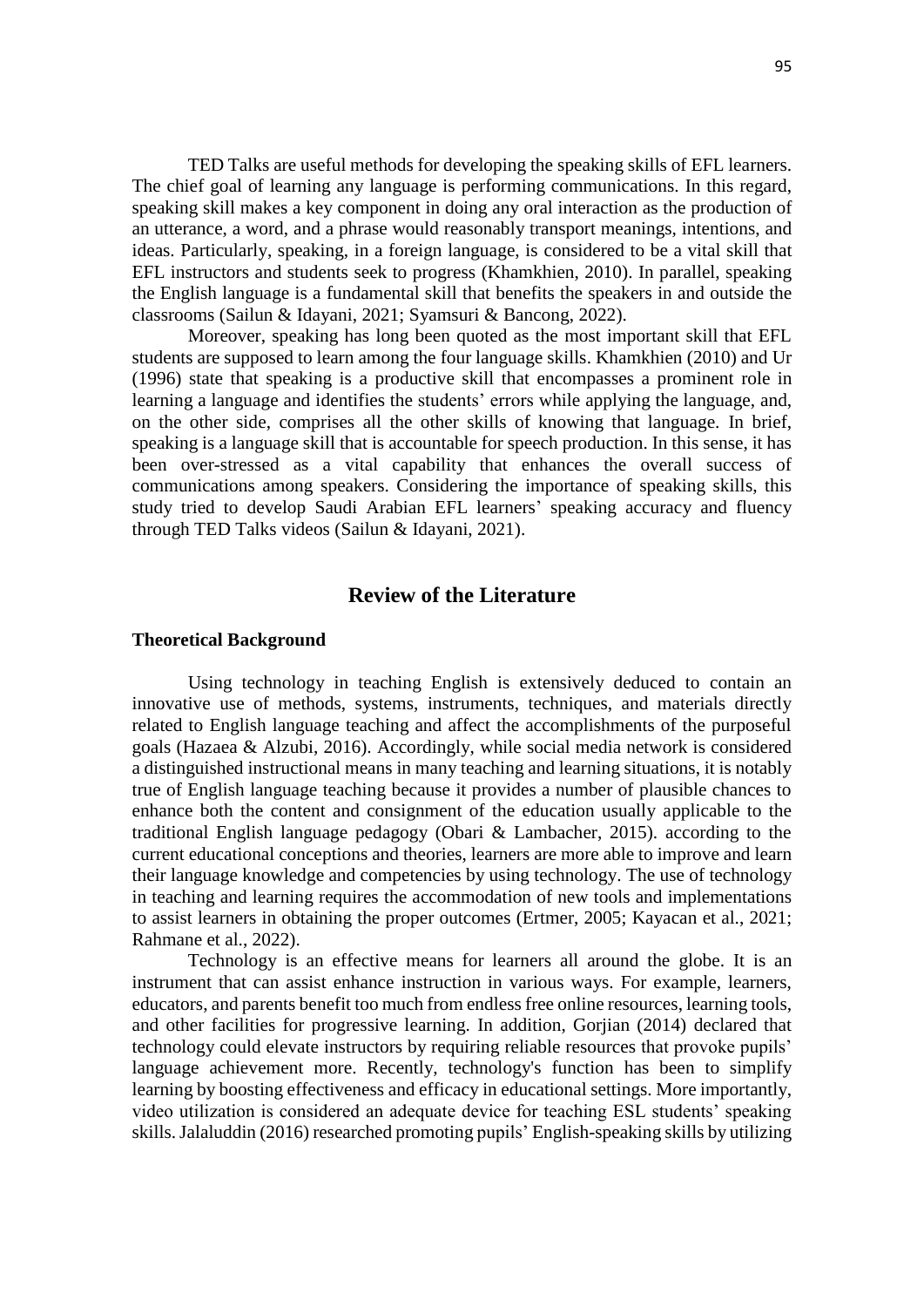YouTube in ESL classes, and it showed that it is an efficient device for learners to improve their speaking skills not only inside the classrooms but also outside the classes.

Besides, Brook (2011) hypothesized that video is an efficient means of simplifying language teaching and learning, enhancing students' confidence, providing natural resources, and boosting learners' cooperation in the lessons. A reason why videos are known as a necessary instrument in teaching ESL students is that they require natural resources students can observe the uses of language in actual communications. Besides, Kathirvel and Hashim (2020) declared that audio-visual is one of the most compatible sources in developing learners' English speaking, particularly during this Covid-19 epidemic.

TED Talks is a public organization dedicated to dispersing opinions, commonly in the form of short, significant talks (18 minutes or less). It is made of a presentation at the central TED (technology, entertainment, design) conferences or one of its several satellite events across the globe (Wigmore, 2021). TED Talks are delivered by attractive speakers on involving subjects and displaying noble opinions advocated by actual evidence and related to many international listeners. The first TED conference was held in 1984, and from 1990, it was held each year. The talk is created and freely accessible on its websites everywhere.

As recommended, TED videos are the most related and tangible resources ESL teachers can utilize in language teaching skills. Using TED can simplify learning language skills for ESL/EFL students by providing audio-visual inputs. TED videos provide authentic spoken communications and subject students to different forms of spoken language, including words, pronunciation, voice alternation, tone, speech, and pace accent (Sherman, 2003).

Moreover, Sherman stated that video is today's tool, and people spend a lot of time with audio-visual than a written form of materials. Furthermore, Ahmadi (2018) stated that videos are a significant device to simplify teaching and learning. Besides, Arntsen (2016) posited that TED videos are efficient materials for learners in any field and can be utilized as principal or additional materials in ESL classes. Also, English language teaching (ELT) scholars Floyd and Jeschull (2012) concluded that TED videos enhance communicative competencies, expand students' expressive language skills, and display vocabularies reasonably. Thanajaro's (2000) research on using authentic video materials to enhance listening ability in ESL classes revealed that utilization of actual video content positively impacted learners' motivation to learn and improve language skills. Most noticeably, educators can reach TED videos every time, apply them to improve their lessons, and activate learners' interest in language learning rather than utilizing the same resources repeatedly.

The theory that supports the current study is connectivism, a student-centered learning theory helping students to learn the English language by using technology. This theory states that technology is a prominent part of the learning process and students' continuous connections allow them to make choices about their learning. Connectivism is a theory for comprehending learning in a digital age. It stresses how internet technologies, including web browsers, search engines, online discussion forums, wikis, and social networks, contribute to learning.

TED videos are efficient for teaching speaking skills. Nombre et al. (2012) asserted that speaking is the most significant of the four language skills and an essential skill for efficient communications and language development. It is the main part of our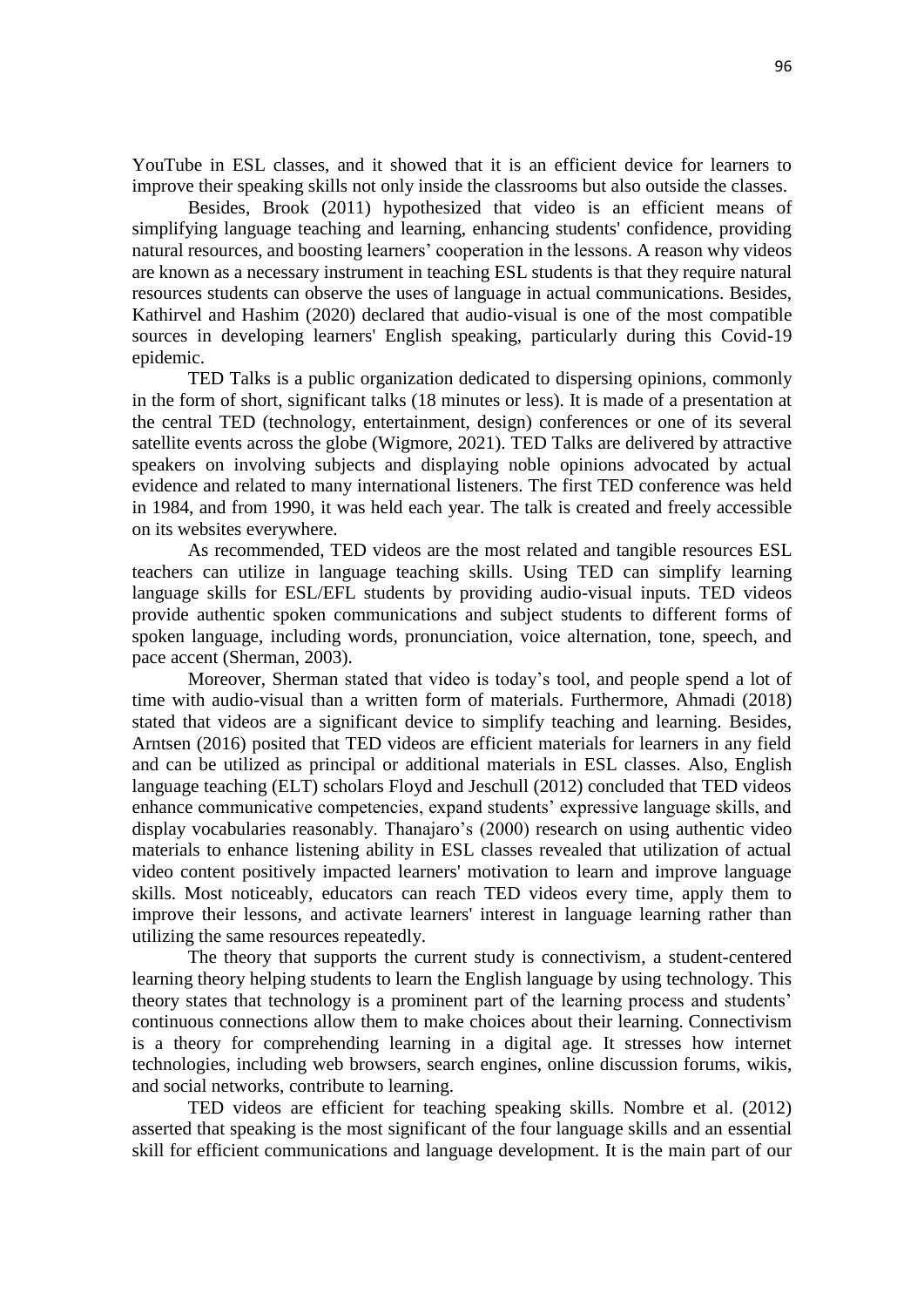communications, not only at home but also at work and in society. Omari (2015) also stated that speaking is crucial for educators to develop their students' language learning. Correspondingly, there is a must to learn how to speak English across the world's communities because of the improvement in technology and global communications demand (Omari, 2015).

Based on Andryani (as cited in Omari, 2015), there are several relevant sub-skills to speaking: pronunciation, accuracy, grammar, fluency, vocabulary, and comprehension that can assist the learners in having communication with other people. Omari (2015) added that the capability to use the mentioned sub-skills in speaking is named the speaking skills of a student. Therefore, to enhance ESL learners' speaking skills, the improvement of speaking sub-skills is essential.

Though there are many different sub-skills in English-speaking, however, for this study, we concentrated on two sub-skills of speaking- fluency and accuracy:

Fluency refers to how well a learner communicates, not their mistakes in grammar, pronunciation, and vocabulary. Omari (2015) defined fluency as the ability to speak in understandable ways without pausing to express a message while keeping hold of the listeners' interests. In other words, fluency is the ability of the learners to speak and communicate without pauses, without searching for vocabulary or phrases, and without stopping to think about sentences. Fluency refers to the ability to speak, write, read, and listen spontaneously. Brown (2007) stated that both fluency and grammar are needed for a natural language flow to keep the conversations continuous since the stress on either of these will generate a scarcely comprehensible language. Fluent students may not essentially be accurate 100%, but they can still be understood (Lhamo & Chalermnirundorn, 2021).

Accuracy is referred to how students apply the language structures, including grammar and pronunciation. In other words, accuracy is the proper use of verb forms, tenses, colloquialisms, and collocations (Omari, 2015). For numerous ESL or EFL students, accuracy is regarded as a crucial part of language learning, and a lack of good accuracy can hinder the communication processes. Therefore, one of the chief responsibilities of EFL instructors is to assist students in correcting mistakes and ensure the highest level of accuracy by using a diversity of techniques and materials (Lhamo & Chalermnirundorn, 2021).

#### **Experimental Background**

Some experimental investigations were performed to inspect the impacts of TED Talks on improving English language learning. Rashtchi and Mazraehno (2019) carried out quasi-experimental research to examine if TED Talks could enhance Iranian EFL students' listening comprehension. The research also examined if the various instructional media could have different effects on the learners' learning enhancement. To do this research, 60 intermediate male learners between 18 and 20 in three classes were selected as the subjects of this study via the convenience sampling method. After testing their general English proficiency, the subjects were randomly divided into two experimental groups and one control group. One experimental group watched TED Talks using mobile tools. The other experimental group watched them via laptops. The control group received the listening instruction by DVD and CD of the coursebook for ten sessions. It should be noted that the mobile group watched the TED Talks videos at home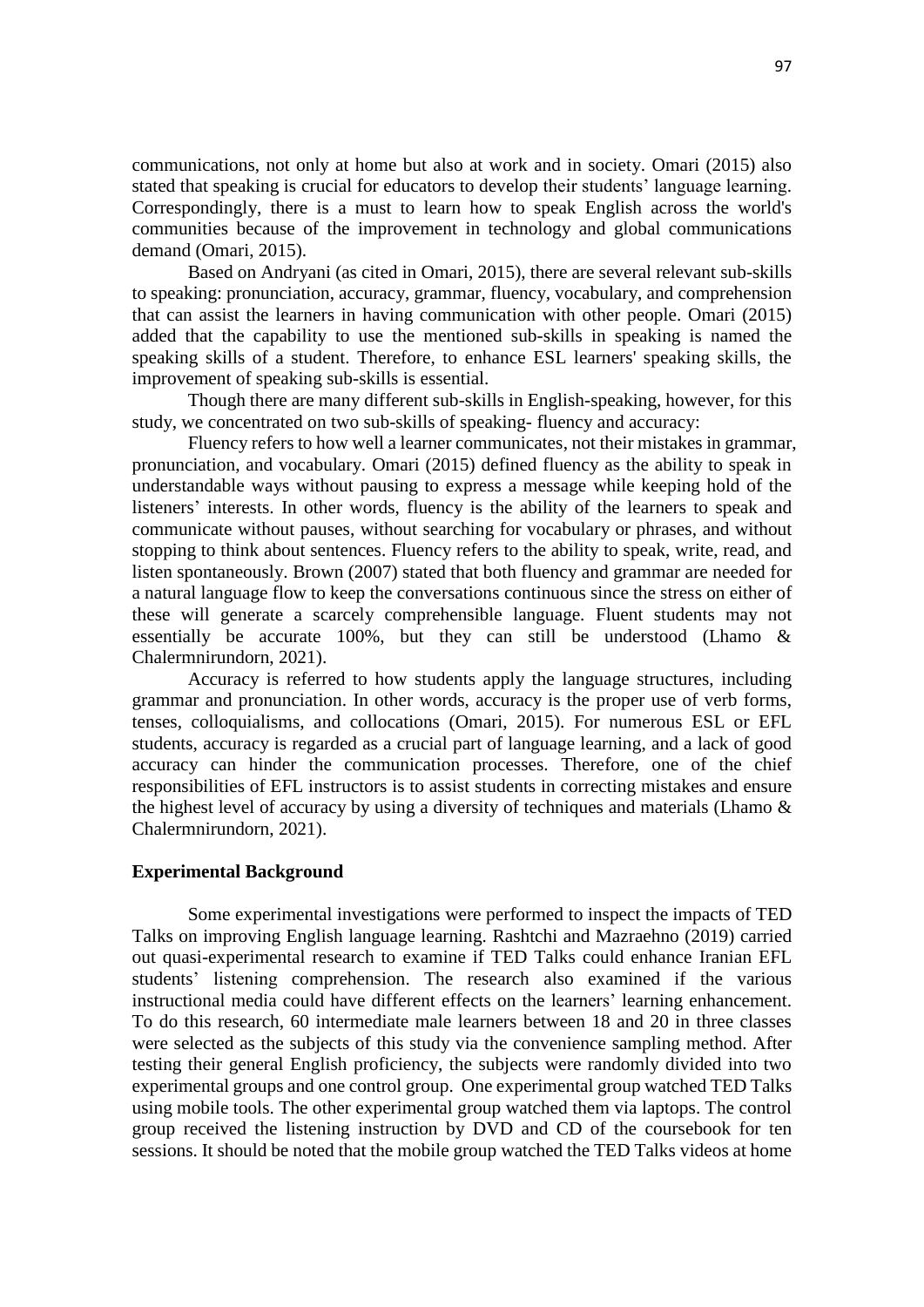outside of the classroom, while the participants on the laptops and control participants practiced listening activities in the classroom. In each session, the respondents were asked to answer some comprehension questions to help the teachers assess their improvement. The results of statistics (ANOVA) indicated the development of the listening comprehension of all the respondents in the three groups during the instruction. The outcomes of the one-way ANOVA and post hoc comparison showed that there was a remarkable difference between the mobile group and the control students, but there were not any differences between the mobile group and the laptop group or between the control and the laptop groups. The researchers concluded that the differences were due to applying TED Talks via mobile tools in the research. The researcher also concluded that using TED Talks was helpful for mastering listening skills. This research displayed the effectiveness of self-directed learning via mobile tools and had implications for instructors searching for new methods to extend language instruction beyond the borders of the classrooms.

Farid (2019) intended to examine the effects of applying the TED Talks videos on developing the public speaking skills of the pupils and their insights about utilizing the TED Talks videos to enhance learners' public speaking abilities. The participants of this investigation were 34 students. To collect the qualitative and quantitative data, the researcher utilized a mixed method. To reach the objectives of this research, a pre-test and a post-test were given as the quantitative instruments, and a close-ended questionnaire was used as the qualitative instrument. After analyzing the data, the findings indicated that the learners' attitudes towards applying the TED Talks videos in developing their public speaking abilities were positive. Moreover, the findings revealed that the writers utilized different instructional methods to achieve the teaching objectively. Thus, it was claimed that the uses of TED Talks videos were very fruitful in enhancing pupils' public speaking skills.

Wu (2020) intended to integrate authentic online videos into learners' English listening tasks in a college-level English classroom in a private comprehensive university in Taiwan. This study was carried out in a one-semester project to discover 82 EFL students' self-report of learning their online video content. TED Talks videos and listening tasks were used in this learning situation. A questionnaire was administered, including demographic information, Likert scale items, and interview. The findings indicated that the majority of the participants believed that they developed their listening skills after using the TED Talks videos. The participants stated that using TED Talks had significant effects on their listening comprehension. Also, they held that using TED Talks videos was exciting and motivating for them.

Nursafira (2020) discussed how video-based conferences such as TED Talks could help enhance learners' speaking abilities. A qualitative method was applied in this study. The needed data were collected from related paper-based papers that examined TED Talks as a learning tool to develop speaking abilities. This study indicated that TED Talks had significant effects on boosting EFL students' speaking abilities and motivating instructors and learners to keep up their teaching and learning processes. The new findings of this research were that TED Talks also changed the learners' attitudes toward better learning.

Lhamo and Chalermnirundorn (2021) explored whether the uses of TED Talks videos (TTV) developed the speaking skill of 30 Bhutanese ESL students and further discovered their insights about the uses of TTV. A convenience random sampling method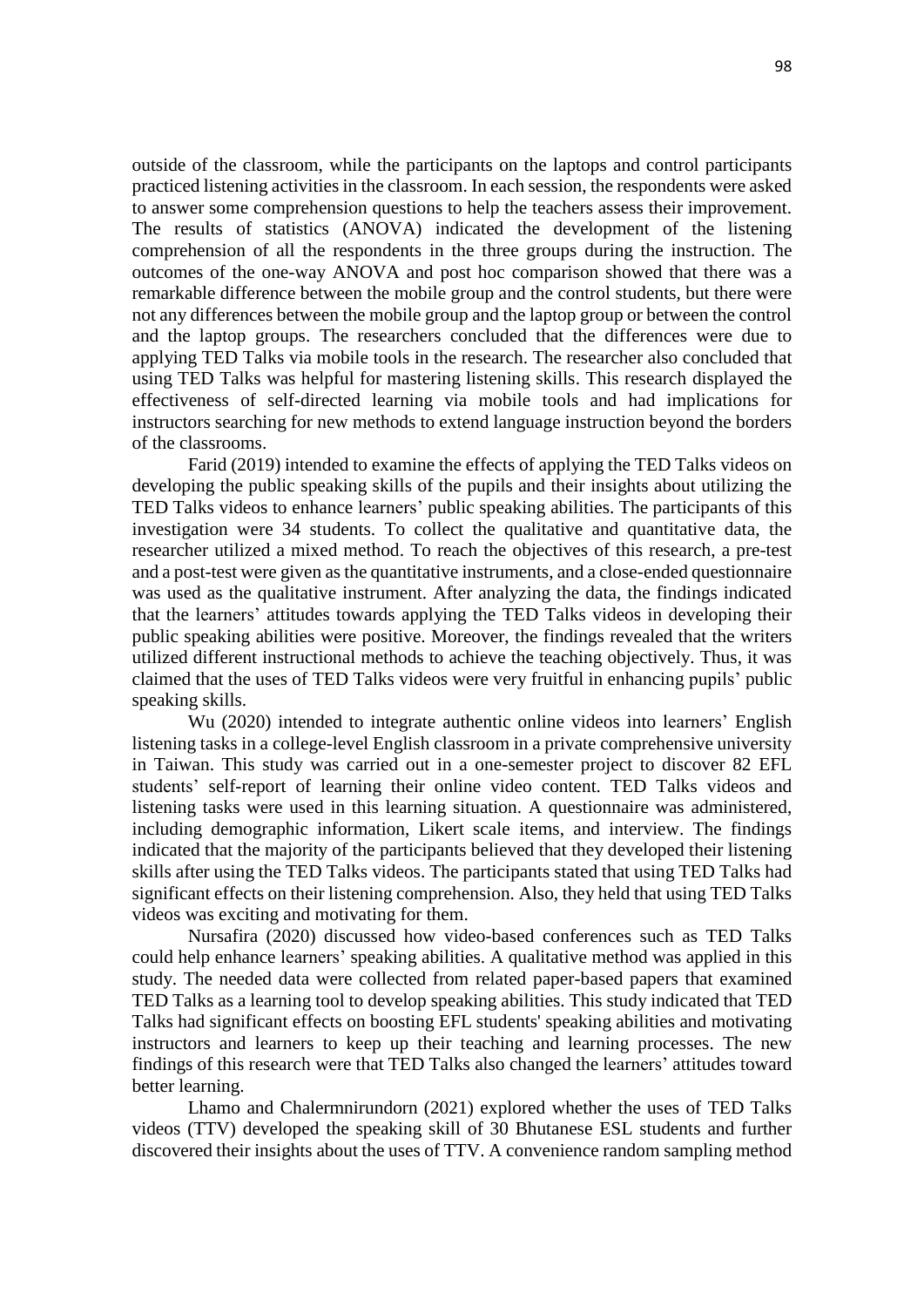was employed to choose 30 participants from three classes**.** The selected participants were trained using TTV as the instructional materials to enhance their English-speaking skills. The qualitative and quantitative data were gathered via pretest, posttest, survey questionnaire, and focus group interviews. The quantitative data received analyses and interpretations via an inferential statistics t**-**test with p≤.05 level of significance, means, and standard deviations. Likewise, qualitative data gathered via the focus group interviews were analyzed using thematic analyses. The outcomes indicated a mean of 10.82 for the pretest, and 15.32 for the posttest, with a mean difference of 4.5. and the significant value (p) gained was .01. The results illustrated higher post-test scores vis-avis the pretest of all 30 research respondents. The survey questionnaire and focus group interviews also indicated a favorable attitude toward the use of TTVs in English-speaking classes by all respondents.

After scrutinizing some studies in the domain of using TED Talks in language learning, it was revealed that applying TED Talks could develop English as a foreign or a second language. Accordingly, this research tried to examine the impacts of implementing TED Talks on enhancing speaking accuracy and fluency among Saudi Arabian EFL students. Thus, the researchers posed two questions below:

RQ1. Does implementing TED Talks have any significant impact on developing Saudi Arabian EFL learners' speaking accuracy and fluency?

RQ2. Do Saudi Arabian EFL learners present positive attitudes towards TED Talks?

## **Method**

#### **Participants**

To do this research, 75 male respondents were chosen among 108 students based on the scores of the Oxford Quick Placement Test (OQPT). Since the researchers did not have access to a large population, they could select only 75 participants. The participants were chosen from one English Language Institute in Al-Kharj, Saudi Arabian. The selected participants were at the intermediate level with the age range of 18 to 34 years old. The target respondents were randomly assigned two experimental groups (fluency and accuracy) and a control group.

#### **Instruments**

The first instrument that was exploited in the present research to homogenize the respondents was the OQPT. It could help the researcher determine the participants' general English levels (i.e., elementary, pre-intermediate, intermediate, and advanced). Accordingly, those students whose scores were one standard deviation (SD) above and one SD below the mean were selected as the intermediate and were regarded as the target respondents of the research.

The other tool applied in this investigation was a researcher-made speaking pretest. This test had several items from the students' textbook (i.e., Family and Friends 5), and they were required to speak about the topics of the units for around 3 to 4 minutes, and their speeches were recorded for the second-rater. To establish the validity of the pre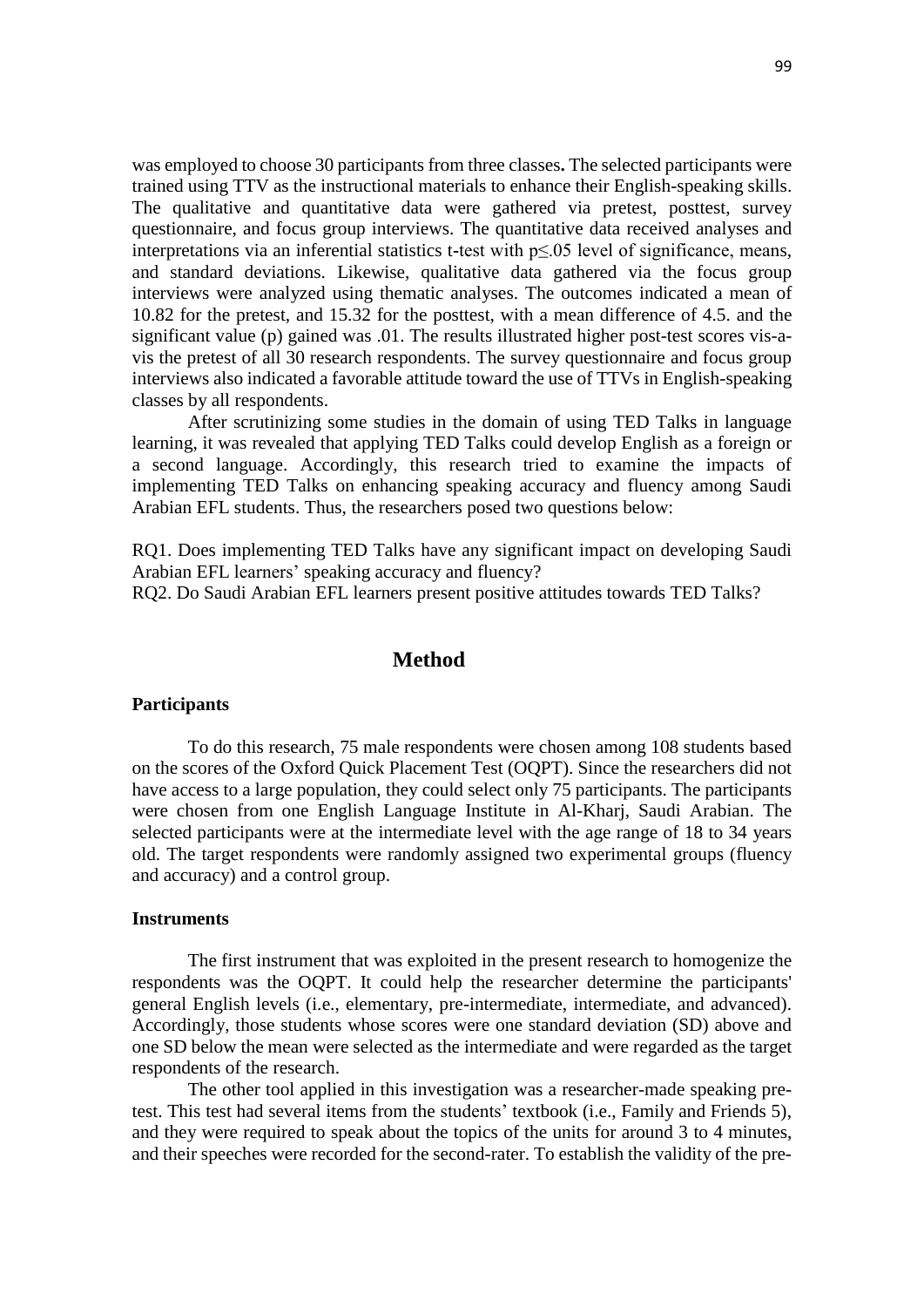test, some steps were taken; first, the topics were chosen from the topics covered in the participants' book, and second, the topics/questions were given to four English experts to measure their appropriateness for use with the target respondents. In addition, the speaking pre-test reliability was measured by conducting inter-rater reliability (r= .88).

 The third tool was the speaking post-test, identical to the pre-test in form but different on topics. The topics of the post-test were chosen from the reported coursebook. The difficulty level of the topics was the same in the speaking pre and post-tests. The reliability of the test was determined by using Pearson correlation analysis ( $r=0.85$ ). Four English experts validated both pre-test and post-test.

The fourth tool used in the present enquiry study was a questionnaire administered to the participants of the experimental groups to explore their attitudes about utilizing TED Talks. It included a 20-point Likert-type; *strongly agree* to *strongly disagree*. The numerical values were assigned to the respondents' answers for each questionnaire item. Hence, if a student marked strongly agree, he received 5 for that item. For agree, a numerical value of 4, for neutral, 3, for disagree, 2, and for strongly disagree, 1, were assigned. The reliability of this questionnaire was computed using Cronbach's alpha (r=.79). A group of English specialists verified the validity of the questionnaire.

 It should be noted that Hughes's (2003) speaking checklist was used in this study to aid the raters in scoring the participants' speeches.

#### **Procedures**

To perform this investigation, the OQPT was first given to determine the respondents' homogeneity in terms of general English level. Seventy-five respondents were selected as the target participants of the current investigation. The respondents were then randomly divided into two experimental groups (accuracy and fluency) and a control group. Then, a speaking pre-test was administered to the three groups to gouge their speaking level before the instruction. After that, the participants of the experimental groups received the instruction by applying TED Talks videos. Each week, three TED Talks videos were taught to the experimental groups. The students were required to watch and listen to TED Talks videos very cautiously. Each video was played for the students twice, and the teacher asked students different questions about the topics. The teacher involved the students in language learning by encouraging them to listen to the videos and ask different questions.

On the other side, the control group participants were trained by conventional speaking activities such as role-playing and over-learning. Different topics were trained for the control group by using Family and Friends Book 4. The treatment took 15 sessions of 55 minutes. In the first session, the participants were homogenized, and in the next session, they were pretested. During 11 sessions, the treatment was applied, in the fourth session, the three groups took the post-test of speaking, and in the last session, the attitude questionnaire was given to both experimental groups. Finally, the data were analyzed through SPSS software.

#### **Data Analyses**

After collecting the required data via the aforementioned procedures, they were analyzed and interpreted based on the purposes of the inquiry. The researchers analyzed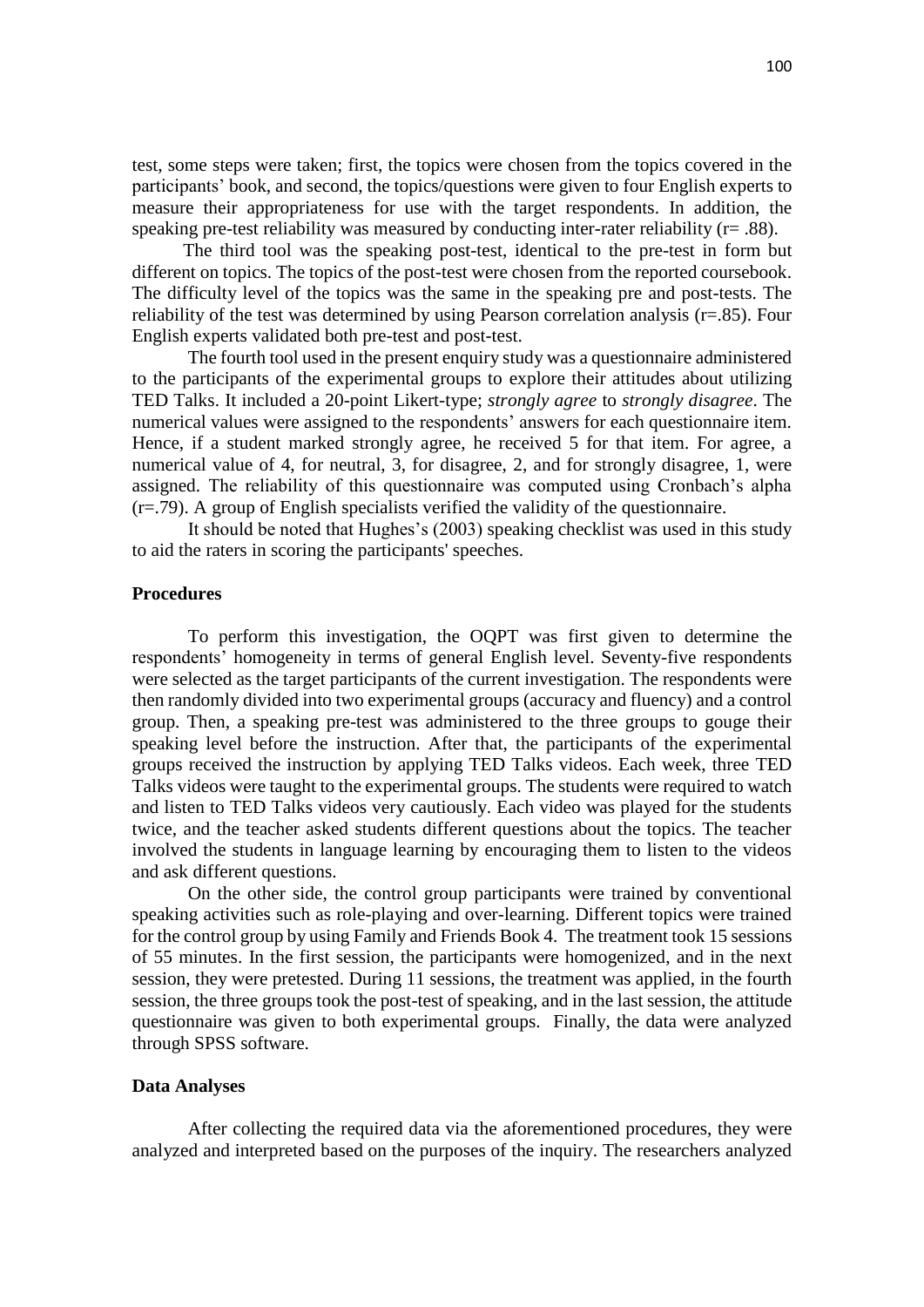the data using the Statistical Package for Social Science (SPSS) software. Then, a Oneway ANOVA test was run to analyze the data collected by the speaking pre and post-tests. In addition, the results of the questionnaire were analyzed using one samples t-test.

### **Results of the Study**

After gathering sufficient data, the researchers analyzed them to gain the final results. As three groups were involved in this study, we used One-Way ANOVA to analyze the scores of the speaking pre and post-tests. The details of the findings are shown in the below tables:

Table 1 *Descriptive Statistics (Pre-test of Three Groups)*

|          |    | <b>Means</b> | Std. | Std. | 95% Confidence Minimum Maximum       |       |       |       |
|----------|----|--------------|------|------|--------------------------------------|-------|-------|-------|
|          |    |              |      |      | Deviations Errors Interval for Means |       |       |       |
|          |    |              |      |      | Lower                                | Upper |       |       |
|          |    |              |      |      | Bound                                | Bound |       |       |
| Control  |    | 25 14.60     | 1.89 | .37  | 13.81                                | 15.38 | 11.00 | 19.00 |
| Accuracy |    | 25 14.04     | 2.60 | .52  | 12.96                                | 15.11 | 10.00 | 19.00 |
| Fluency  |    | 25 15.20     | 2.39 | .47  | 14.21                                | 16.18 | 11.00 | 19.00 |
| Total    | 75 | 14.61        | 2.33 | .26  | 14.07                                | 15.15 | 10.00 | 19.00 |

In Table 1, the descriptive statistics of the control group and both experimental groups are presented. The control group's mean score is 14.60; the accuracy group's mean score is 14.04, and the fluency group's mean score is 15.20. The means of all groups are almost equal. This means that the three groups had the same level of speaking proficiency at the outset of the instruction.

### Table 2

*One-Way ANOVA (Pre-test of Speaking)* Sum of Squares df Mean Square F Sig. Between Groups 16.82 2 8.41 1.56 21 Within Groups 386.96 72 5.37 Total 403.78 74

Table 2 shows the scores of the three groups on the pre-test. As Sig (.21) is bigger than (0.05), the difference between the groups is not meaningful at  $(p<0.05)$ . Indeed, they had the same performance on the speaking pre-test.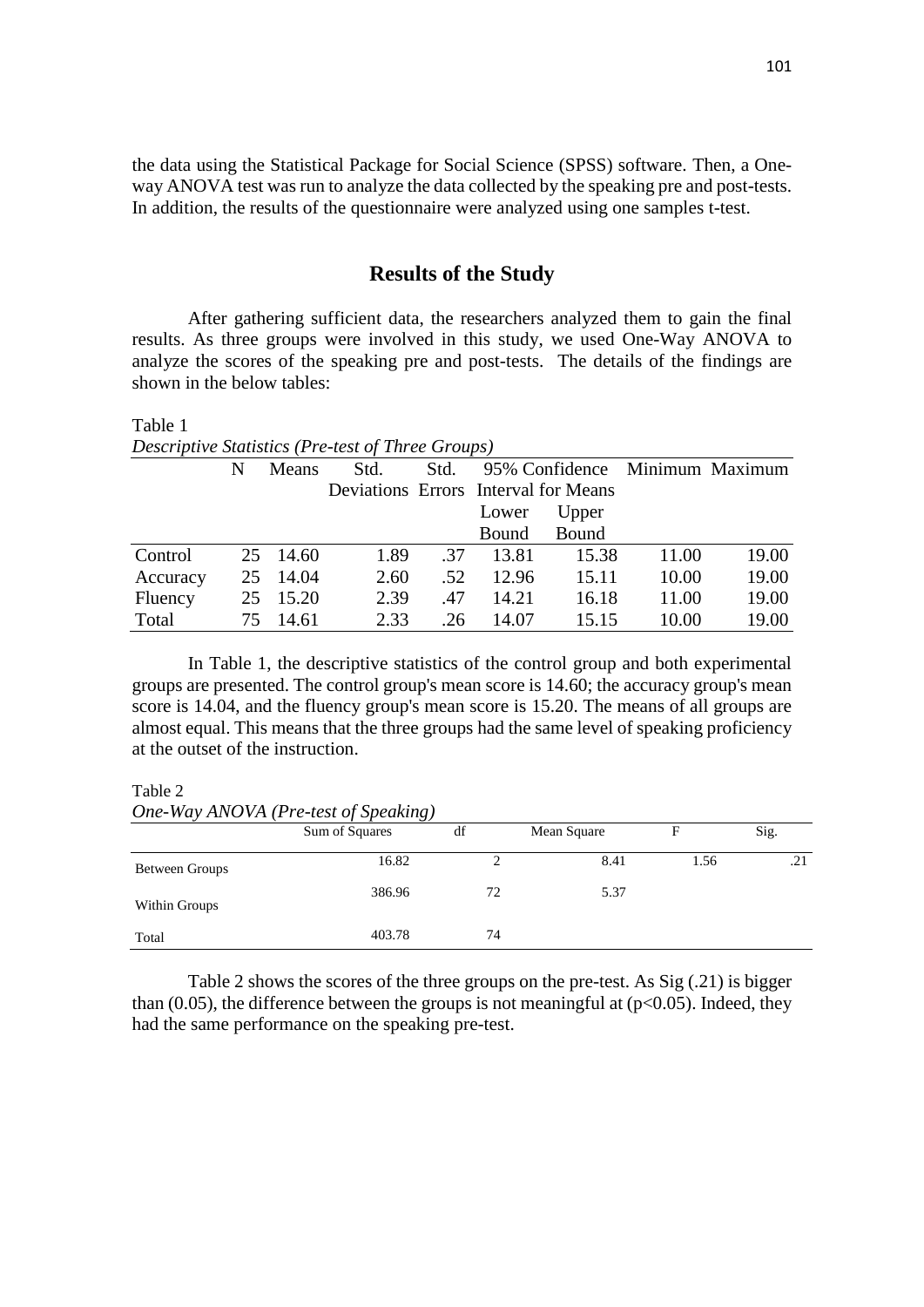|                     | N   |          |      |     | Means Std. Deviations Std. Errors 95% Confidence Interval for Means |             | Minimum Maximum |       |
|---------------------|-----|----------|------|-----|---------------------------------------------------------------------|-------------|-----------------|-------|
|                     |     |          |      |     | Lower Bound                                                         | Upper Bound |                 |       |
| Control             |     | 25 15.48 | 1.66 | .33 | 14.79                                                               | 16.16       | 13.00           | 19.00 |
| Accuracy $25$ 18.12 |     |          | 1.26 | .25 | 17.59                                                               | 18.64       | 15.00           | 20.00 |
| Fluency             |     | 25 18.72 | 1.30 | .26 | 18.18                                                               | 19.25       | 15.00           | 20.00 |
| Total               | 75. | 17.44    | 1.99 | .23 | 16.98                                                               | 17.89       | 13.00           | 20.00 |

Table 3 *Post-test Descriptive Statistics (Three Groups)*

According to the descriptive statistics in this table, the mean scores of the accuracy and the fluency groups are 18.12 and 18.72, respectively, on the posttest and the mean of the control group is 15.48. It seems the experimental groups outperformed the control group in the post-test.

### Table 4

*One-Way ANOVA (Post-test of Speaking)*

|                | Sum of Squares | Df | Mean Square |       | Sig. |
|----------------|----------------|----|-------------|-------|------|
| Between Groups | 148.56         |    | 74.28       | 36.65 | .00  |
| Within Groups  | 145.92         |    | 2.02        |       |      |
| Total          | 294.48         | 74 |             |       |      |

Table 4 shows the post-test results of the three groups; accordingly, Sig (.00) is smaller than (0.50); therefore, the differences between the groups are significantly meaningful. It can be decided that the experimental participants outflanked the control participants on the post-test.

#### Table 5

*Post-hoc Scheffe Test, Multiple Comparisons (Post-test)*

|          | $\cdot$<br>$(J)$ groups | Means                | Std.  | Sig. | 95% Confidence Interval |         |
|----------|-------------------------|----------------------|-------|------|-------------------------|---------|
| groups   |                         | Difference (I-       | Error |      | Lower                   | Upper   |
|          |                         | J.                   |       |      | Bound                   | Bound   |
| Control  | Accuracy                | $-2.64$ <sup>*</sup> | .40   | .00  | $-3.64$                 | $-1.63$ |
|          | Fluency                 | $-3.24$ <sup>*</sup> | .40   | .00  | $-4.24$                 | $-2.23$ |
| Accuracy | Control                 | $2.64*$              | .40   | .00  | 1.63                    | 3.64    |
|          | Fluency                 | $-.60$               | .40   | .33  | $-1.60$                 | .40     |
| Fluency  | Control                 | $3.24*$              | .40   | .00  | 2.23                    | 4.24    |
|          | Accuracy                | .60                  | .40   | .33  | $-.40$                  | 1.60    |

\*. The mean difference is significant at the 0.05 level.

Table 5 aims to compare the scores of all groups on the post-test. It is shown that there are meaningful differences between the post-test scores of the control group and the post-test of both experimental groups ( $p<0.05$ ); on the other hand, the results show that there are no remarkable differences between the scores of both experimental groups  $(p<0.05)$ .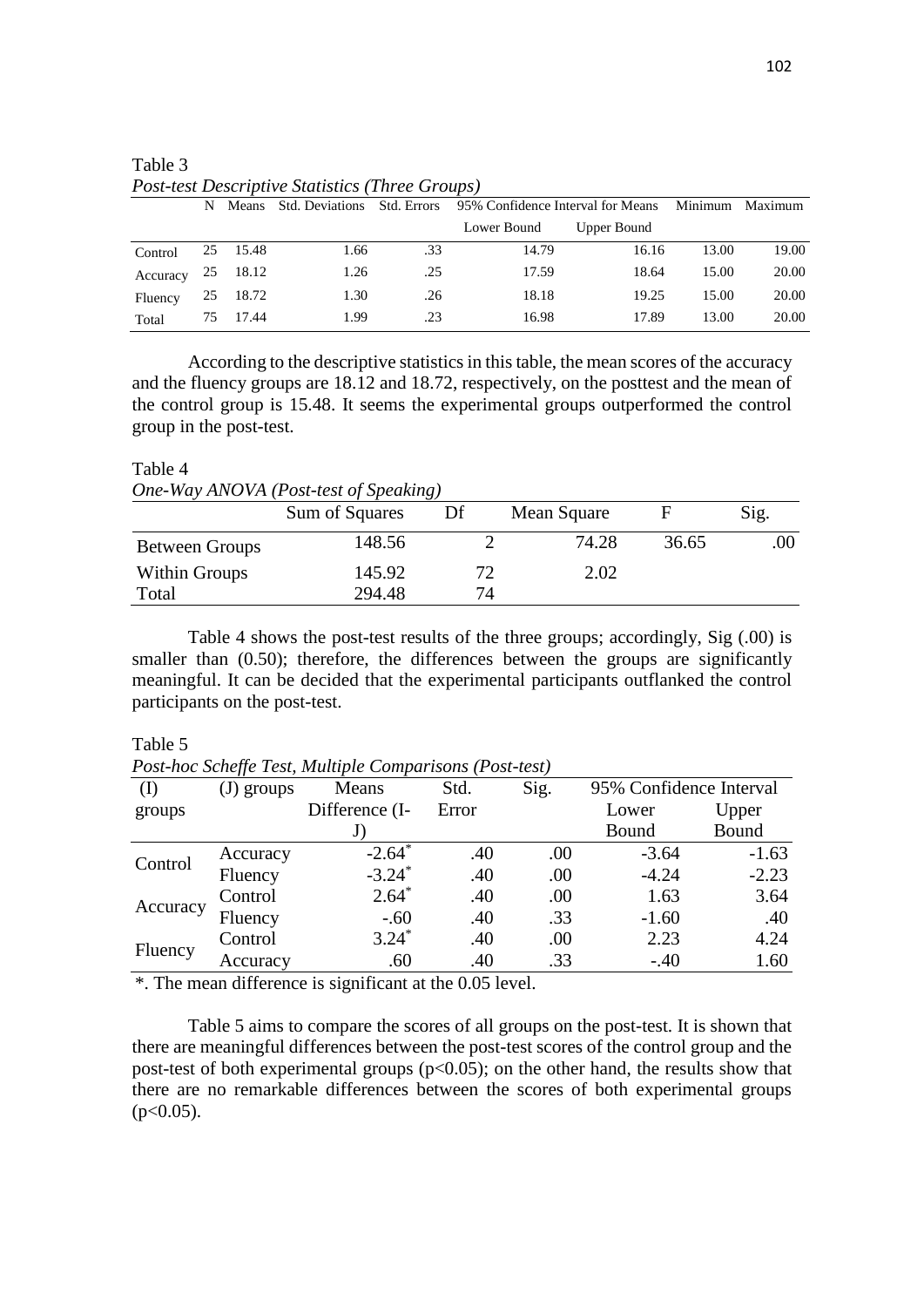| Table 6<br>One-Sample Test of the Attitude Questionnaire |                  |    |         |        |                    |                            |       |  |  |
|----------------------------------------------------------|------------------|----|---------|--------|--------------------|----------------------------|-------|--|--|
|                                                          | Test Value = $0$ |    |         |        |                    |                            |       |  |  |
|                                                          |                  |    | Sig.    | $(2 -$ | Mean               | 95% Confidence Interval of |       |  |  |
|                                                          |                  |    | tailed) |        | <b>Differences</b> | the Differences            |       |  |  |
|                                                          |                  |    |         |        |                    | Lower                      | Upper |  |  |
|                                                          | 65.60            | 19 | .00     |        | 4.33               | 5.14                       | 5.48  |  |  |

As revealed in Table 6, the significance level is 0.00, smaller than 0.05, implying that the experimental groups' students held positive attitudes toward using TED Talks in teaching and learning English.

### **Discussion and Conclusion**

The outcome of this inquiry demonstrated that using TED Talks had positive effects on Saudi Arabian EFL students' speaking fluency and accuracy. According to the findings, Saudi Arabian EFL learners could develop their speaking accuracy and fluency after the treatment. Also, the results revealed that Saudi Arabian EFL learners had an optimistic view toward using TED Talks for teaching English in the Saudi Arabian EFL context.

The findings of this research are confirmed by Rashtchi and Mazraehno (2019), who inspected if TED Talks could develop Iranian EFL learners' listening skills. Their study showed that the mobile group watching the TED Talks outflanked the control group on the listening post-test. Moreover, the results match with the previous related research conducted by Lhamo and Chalermnirundorn (2021), who inspected the effects of TED Talks on improving the speaking skills of 30 Bhutanese ESL learners and indicated that utilizing TED Talks had a significant influence on developing Bhutanese students' speaking skill. Also, they showed that the participants presented positive perceptions toward the use of TED Talks in English-speaking lessons.

This study is supported by Farid (2019), who analyzed the effects of utilizing TED Talks videos on devolving pupils' general speaking skills and also their attitudes about utilizing TED Talks videos in developing learners' public speaking skills. His results indicated that the learners' attitudes about applying TED Talks videos to improve their general speaking skills were positive. Moreover, his findings showed that the employing of TED Talks was so fruitful in enhancing learners' public speaking ability. Furthermore, the results of our study are confirmed by Rubenstein (2012), who indicated that TED Talks promoted self-motivation among EFL learners.

The results of this study advocate the findings of Ahluwalia (2018), where 74% of the respondents indicated that the whole package of the lesson utilizing TED Talks in English language learning was a pleasant experience for their learning. Additionally, the participants also stated that the TED Talks inspired them to speak English better. Likewise, Karunakar (2019) discovered that TED Talks made sufficient motivation in the classes to help students speak the language better and found out that the learners' anxiety was reduced while speaking in front of the class. Also, Hassan and Hassan (2018), on applying TED Talks as real videos to improve pupils' listening skills and motivation,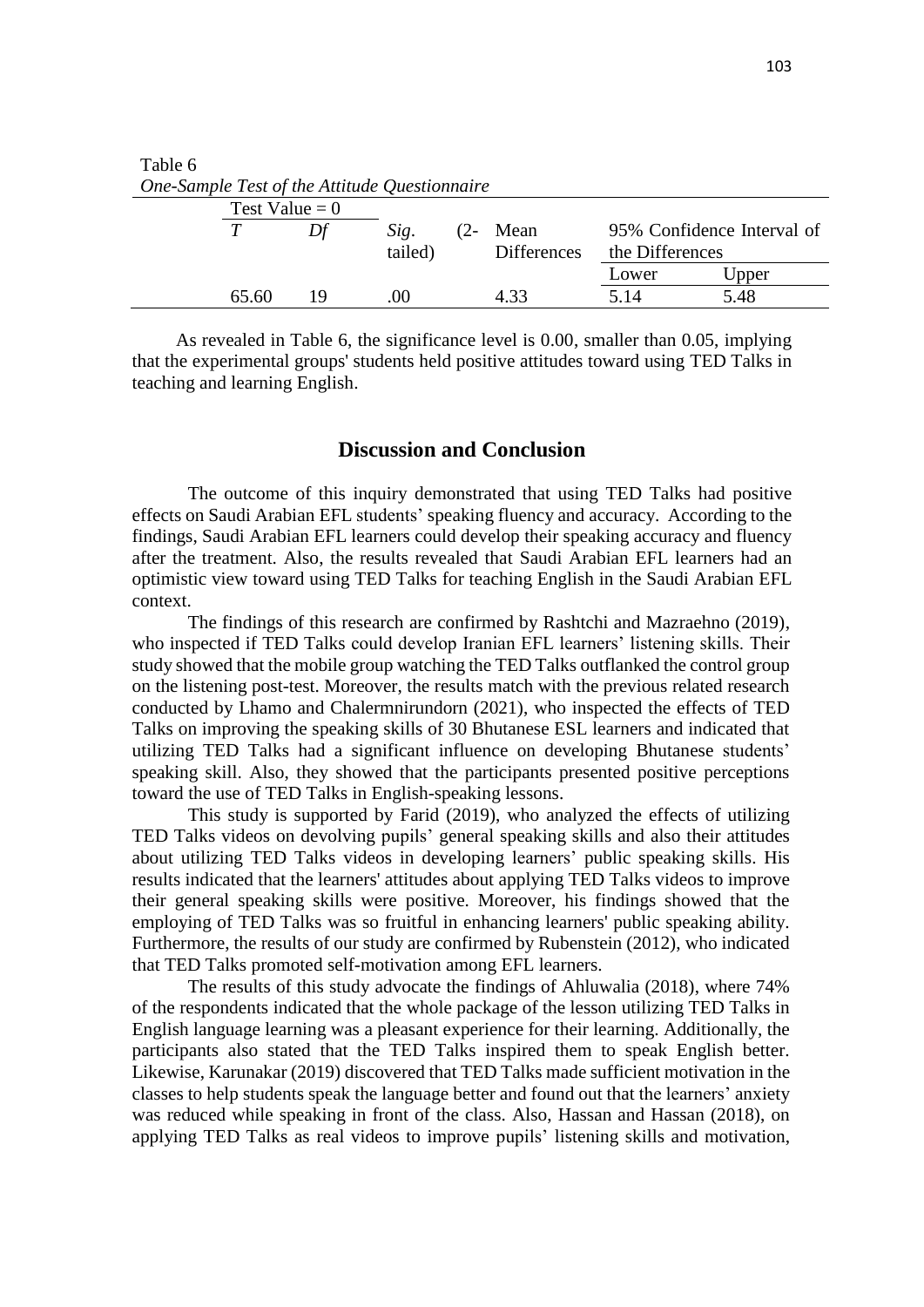indicated that above 70% of the learners agreed that TED Talks were compelling in improving their listening skills and motivation.

Our study is advocated by constructivism which states that technology is an effective learning tool that helps students develop their learning in and outside of the instructional contexts. Based on this theory, technology can develop the students' cognitive abilities and enhance their communication with their classmates. Additionally, this theory believes that learning occurs successfully when students are dynamic and active in the learning process.

One cause for the outcomes of our study can refer to the probability that using TED Talks was fascinating for the students and could encourage them to study their English lessons more willingly. The other reason can be that the absence of facing time constraints could influence the experimental groups' learning. Additionally, the experimental groups watched the talks outside the classrooms, which encouraged them to keep the information in their memories.

The other justification for our results is that videos can bring the outside world to the learners and introduce different cultures, new ideas, and places. They provide an excellent way to integrate new content and language learning simultaneously; they give students the opportunities to learn about a whole range of topics and ideas while learning English. In addition, videos can pave the way for the learners to see how language is utilized in real life, which is very different from the conventional English teaching methods. Listening to various accents assist students in improving their listening skill and developing their intonation and pronunciation, leading to speaking skill enhancement.

When the media convey the concepts, the students tend to understand them better. Suitable instructional videos provide learners with a deeper understanding of the material. Hence, videos are so attractive to students that they improve their audio-visual abilities that motivate memory remembrance. It is believed that educational videos are more popular than ever before. For this reason, these days, educational institutions take advantage of them to keep students more involved, engaged, and excited. In addition, the complex concepts are conveyed more easily than we want to by integrating video presentations in our classes. The reported advantages of the educational videos can be the reasons why the experimental groups had better speaking performances than the control group.

This research surveyed the benefit of employing TED Talks on improving Saudi Arabian EFL students' speaking fluency and accuracy. From the results, we can assume that there is a remarkable advancement in students' speaking accuracy and fluency after applying the treatment by using TED Talks. Based on the discussion above, it can be claimed that TED Talks can be an effective instrument to enhance the speaking skill of EFL learners. TED Talks can be suggested as a learning tool in many countries where English is used as a foreign language, particularly in Saudi Arabia, hoping that the teachers provide an innovative method for the learners so they can be more successful in learning and speaking English, besides as a helpful instrument to make learners more engaged and motivated and decrease their anxiety primarily when they communicate face to face of the audience or in a public place. We can conclude that the incorporation of technology as a learning means plays a supplementary role in English language teaching and learning.

The results of this research can contribute to the role of using technology in developing speaking skills. Accordingly, the study supports the role of multimedia and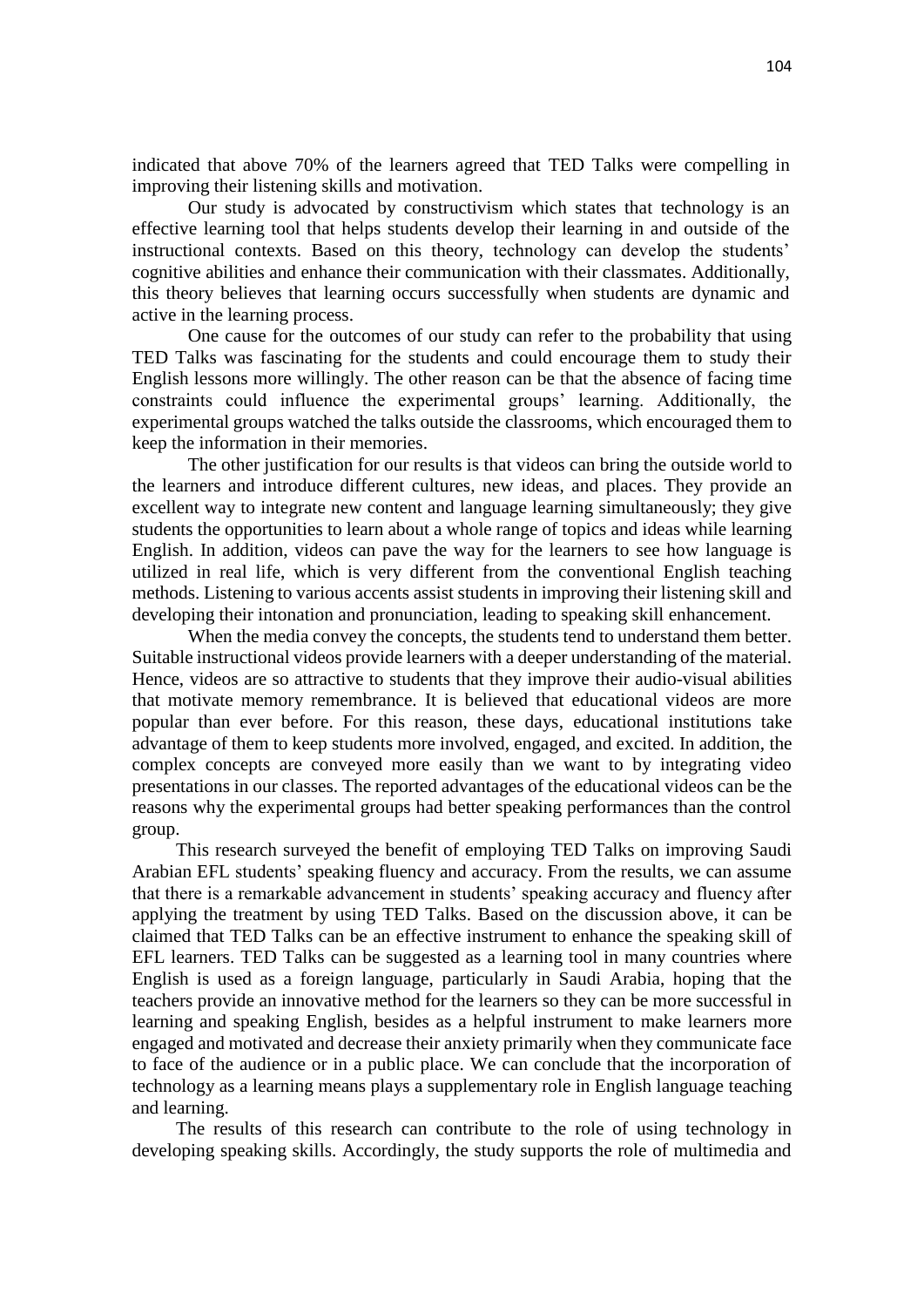technological tools in enhancing language learning. Also, the findings of this investigation can be exciting and compelling for English teachers who are looking for advanced methods for enhancing EFL learners' speaking skills. This study assists EFL learners in improving their speaking and listening skills by watching TED Talks repeatedly. The easy access to TED Talks and their highly stimulating contents can be the main characteristics of TED Talks that can motivate EFL learners to develop their English language learning. The implications of this study can persuade material designers can incorporate TED Talks videos into the syllabus in EFL contexts.

There are some drawbacks to the current research; this research was restricted to a group of only 75 EFL learners in one of the Saudi Arabian English language institutes. Therefore, similar studies may be performed with more participants from diverse places in the country, which would assist in generalization and increase the validity and reliability of the outcomes gained in this research. This research was limited by time and was carried out for two months. Therefore, to obtain more significant and reliable findings, more studies are suggested to expand the treatment time. This study inspected the impacts of TED Talks on the speaking skills of Saudi Arabian male EFL learners; this study can be replicated to inspect the efficacy of TED Talks on females' language learning at different levels- primary, upper-intermediate, and advanced. Only quantitative data were used in this study to enrich the results, future studies are recommended to gather qualitative data, too.

### **References**

- Ahmadi, M. R. (2018). The use of technology in English language learning: A literature review. *International Journal of Research in English Education, 3*(2), 103-115. https://doi.org/10.29252/ijree.3.2.115.
- Arntsen, T. (2016). *English language teaching with TED Talks*. Retrieved http:// newsmanager.commpartners.com/tesolc/downloads/features/2016/2016-09\_ TED%20Talks.pdf.
- Bradbury, N. A. (2016). *Attention Span during Lectures*. North Chicago: Department of Physiology and Biophysics, Chicago Medical School, Rosalind Franklin University.
- Brook, J. (2011). The affordances of *YouTube* for language learning and teaching. *Hawaii Pacific University TESOL Working Paper Series 9*(1, 2), 37-56. https://hpu.edu/research-publications/tesol-working-papers/2011/9\_1-2\_ Brook.pdf.
- Brown, H. D. (2007). *Teaching by principles: An interactive approach to language pedagogy, second edition*. Longman.
- Ertmer, P. A. (2005). Teacher pedagogical beliefs: The final frontier in our quest for technology integration? *Educational technology research and development*, *53*(4), 25-39. https://doi.org/10.1007/BF02504683.
- Farid, M. (2019). The effectiveness of using TED Talks video in improving students public speaking skills in senior high school. *Journal of Applied Linguistics and Literacy, 3*(1), 61-74. [http://dx.doi.org/10.25157/jall.v3i1.2642.](http://dx.doi.org/10.25157/jall.v3i1.2642)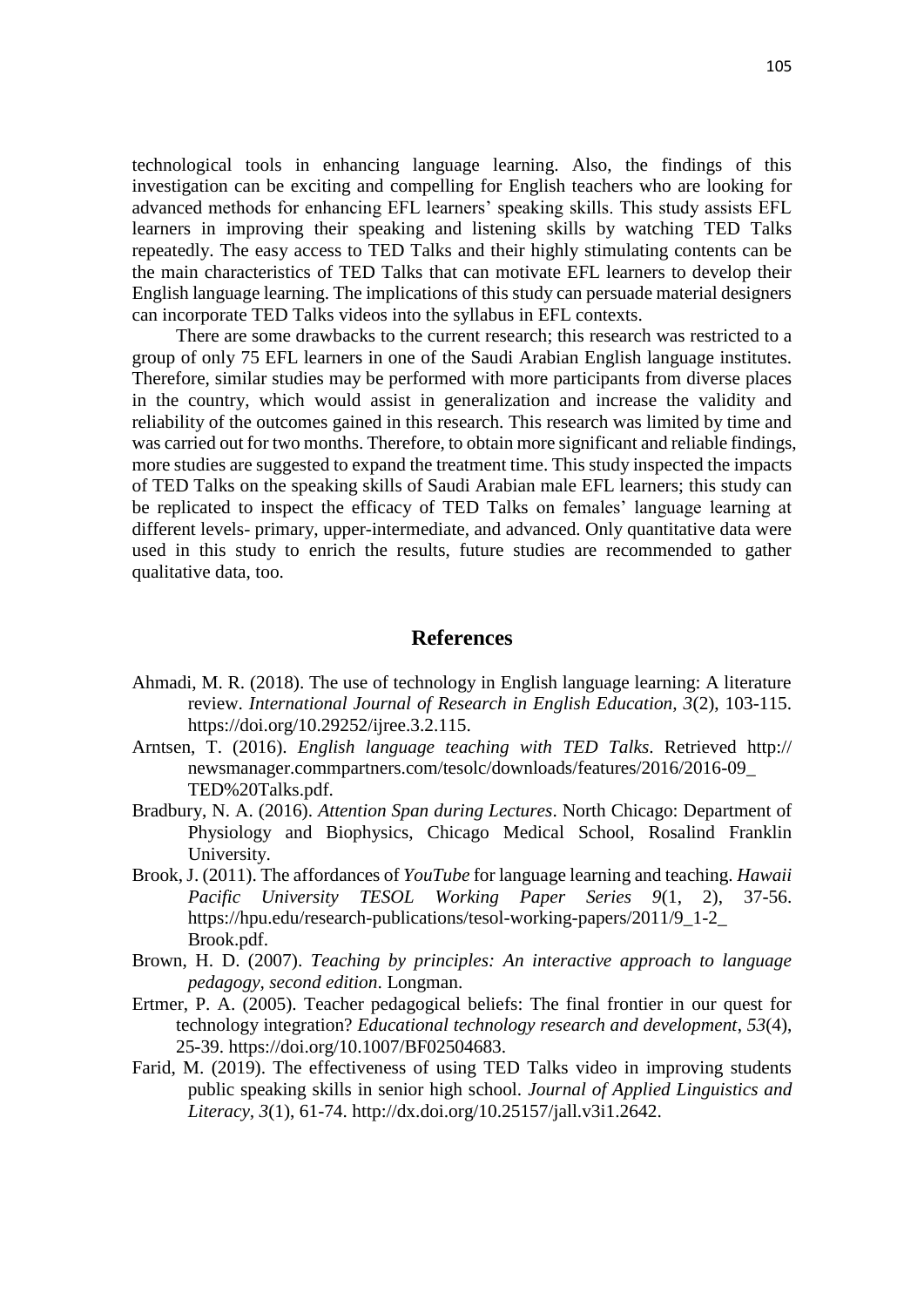- Floyd, M., & Jeschull, L. (2012). *Teaching with TED Talks: Authentic and motivational language instruction. Newsletter of the video and digital media interest section*. http://newsmanager.commpartners.com/tesolvdmis/issues/2012-08-10/12.html
- Ghobadi, S., & Taki, S. (2018). Effects of telegram stickers on English vocabulary learning: focus on Iranian EFL learners. *Research in English language pedagogy*, *6*(1), 139-158. doi: 10.30486/relp.2018.538824
- Gorjian, B. (2014). The Effect of Movie Subtitling on Incidental Vocabulary Learning among EFL Learners. *International Journal of Asian Social Science, 4*, 1013- 1026. https://archive.aessweb.com/index.php/5007/article/view/2695.
- Hazaea, A. N., & Alzubi, A. A. (2016). The effectiveness of using Mobile on EFL learners' reading practices in Najran University. *English language teaching*, *9*(5), 8-21. http://dx.doi.org/10.5539/elt.v9n5p8.
- Jalaluddin, M. (2016). Using YouTube to enhance speaking skills in ESL classroom. *English for Specific Purposes World, ISSN 1682-3257, 17*(50), 34-48. http://espworld.info/Articles\_50/Mohammad\_Jalaluddin.pdf.
- Kathirvel, K., & Hashim, H. (2020). The use of audio- visual materials as strategies to enhance speaking skills among ESL young learners. *Creative Education, 11,* 2599-2608. doi: [10.4236/ce.2020.1112192.](https://doi.org/10.4236/ce.2020.1112192)
- Kayacan, G., Ateşgöz, N. N. & Sak, U. (2021). A comparative analysis of psychometric properties of memory tasks and their relationships with higher-order thinking skills: recognition versus recall. *Talent, 10*(2), 162-175. DOI: 10.46893/ talent.847543
- Khamkhien, A. (2010). English speaking and English-speaking tests in the Thai context: A reflection from Thai perspective. *English Language Teaching, 3*(1), 184-190. https://files.eric.ed.gov/fulltext/EJ1081501.pdf.
- Kranthi, K. (2017). Technology Enhanced Language Learning (TELL). *International Journal of Business and Management Invention ISSN (Online*, *6*(2), 2319–8028. https://www.ijbmi.org/papers/Vol(6)2/version-4/E0602043033.pdf
- Lhamo, T., & Chalermnirundorn, N. (2021). The use of TED Talks videos to improve ESL speaking skills of Bhutanese sixth-graders. *Phranakhon Rajabhat Research Journal (Humanities and Social Sciences), 16*(1), 219-235. https://so05.tcithaijo.org/index.php/PNRU\_JHSS/article/view/251577.
- Naseri, S., & Motallebzadeh, K. (2016). Podcasts: a factor to improve Iranian EFL learners' self-regulation ability and use of technology. *Journal of Educational Technology & Society*, *19*(2), 328-339. https://www.jstor.org/stable/jeductechsoci. 19.2.328.
- Nombre, A.Y., Rocio, S.A., & Junio, (2012). *The importance of teaching listening and speaking skills.* [https://www.ucm.es/data/cont/docs/119-2015-03-1](https://www.ucm.es/data/cont/docs/119-2015-03-)712. RocioSeguraAlonso2013.pdf.
- Nursafira, M.S. (2020). TED Talks in EFL context: An alternative way for teaching and improving students' speaking skills. *Journal of English Language Studies, 2*(2), 43-47. https://doi.org/10.31849/elsya.v2i2.3968
- Obari, H., & Lambacher, S. (2015). Successful EFL teaching using mobile technologies in a flipped classroom. In *Critical CALL–Proceedings of the 2015 EUROCALL Conference, Padova, Italy* (pp. 433-438). Research-publishing. net.
- Omari, F. Z. I. (2015). *An Evaluation of the Teaching of the Speaking Skill in EFL Classrooms within the Framework of the CBA*: The case of 3rd year pupils in 3